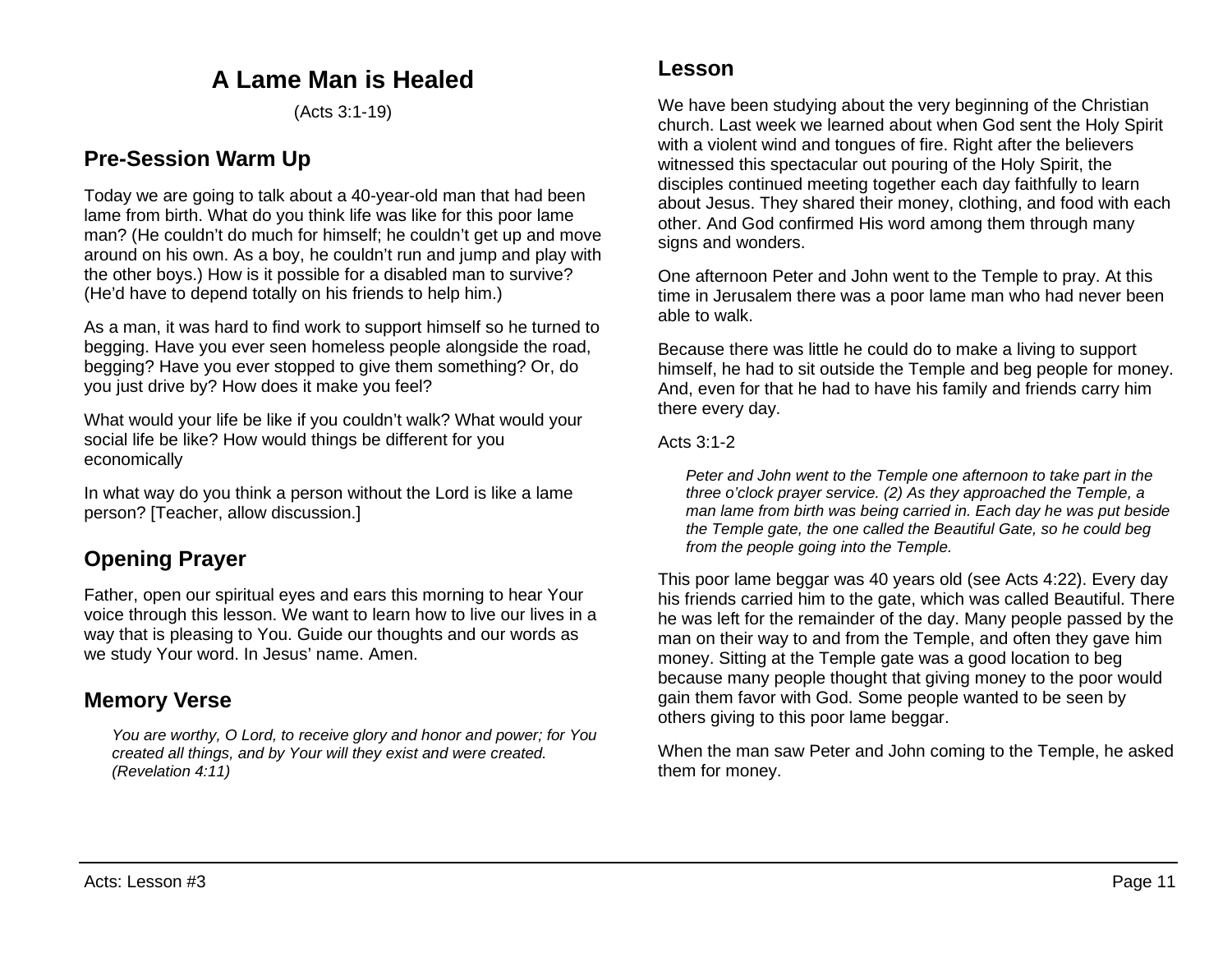#### Acts 3:3-4

*When he saw Peter and John about to enter, he asked them for some money. (4) Peter and John looked at him intently, and Peter said, "Look at us!"*

When you pass a homeless person, do you look into their eyes? Not many people will do that; it makes them uncomfortable. Usually, people look away from someone in need. It says that Peter and John looked at him intently. And this got the man's attention.

To have someone look into his eyes probably made the man excited; he probably thought for sure they were going to give him money.

In fact, they had something far better than money to give this man.

Acts  $3:5-6$ 

*The lame man looked at them eagerly, expecting some money. (6) But Peter said, "I don't have any silver or gold for you. But I'll give you what I have. In the name of Jesus Christ the Nazarene, get up and walk!"*

The crippled man asked for money in order to survive. It was his only way to make money to pay for food.

Do you think the man was disappointed when Peter and John said they didn't have any money to give him?

But Peter gave him something much better than money — the use of his legs! Peter was saying if he believed in Jesus, he could have a whole new life. Only God has that kind of power.

We often ask God to solve a small problem, but he wants to give us a whole new life and help for all our problems. When you ask God for something, don't be surprised when he gives you what you really need.

Peter reached his right hand out to the man and he took it.

#### Acts  $3.7 - 8$

*Then Peter took the lame man by the right hand and helped him up. And as he did, the man's feet and ankles were instantly healed and strengthened. (8) He jumped up, stood on his feet, and began to walk! Then, walking, leaping, and praising God, he went into the Temple with them.*

As Peter raised the man up, he immediately felt strength in his feet and ankles. He had never stood up in his entire life. As he felt strength in his ankles and feet, he took a step. Then another.

He was able to walk immediately even though he had never learned how. This was a miracle! A miracle is something that only God can do.

Peter had been the one who spoke to the lame man and took his hand to help him up. It would be easy for him to take credit for what God had done. But he knew that the healing came through the power of the Holy Spirit, not his own. Peter wanted to give the honor and praise to whom it was due: God.

The man was so excited he couldn't stand still! It says didn't want to just walk, he leaped up and went into the Temple with Peter and John walking, leaping, and praising God! As he leaped around, he shouted, "Praise God! Praise God!" He was so thankful!

And people were amazed to see him...

#### Acts 3:9-11

*All the people saw him walking and heard him praising God. (10) When they realized he was the lame beggar they had seen so often at the Beautiful Gate, they were absolutely astounded! (11) They all rushed out in amazement to Solomon's Colonnade, where the man was holding tightly to Peter and John.*

The people couldn't believe their eyes! They looked at Peter as though it were his power or godliness that had done this, but Peter gave the honor to God.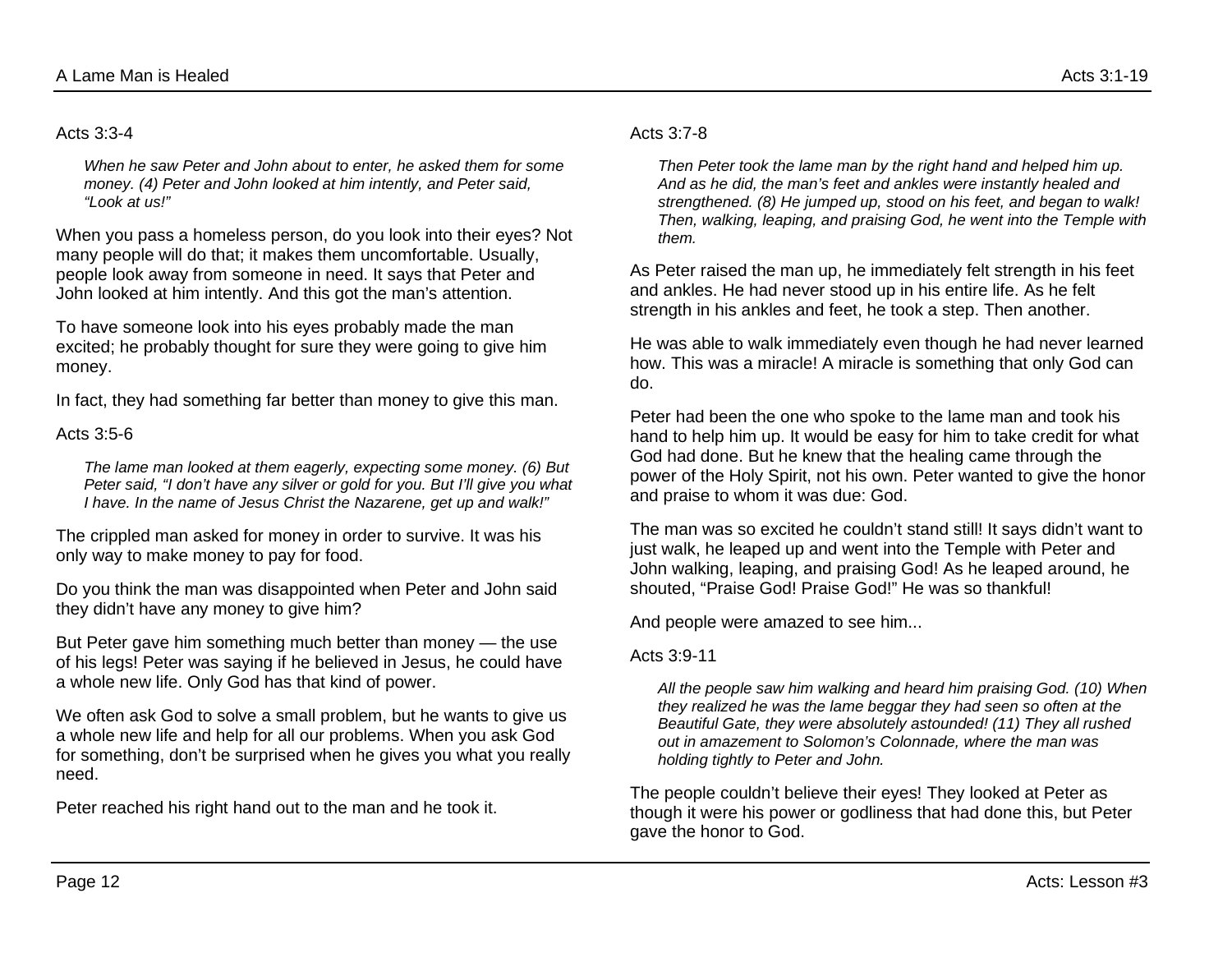#### Acts 3:12-16

*Peter saw his opportunity and addressed the crowd. "People of Israel," he said, "what is so surprising about this? And why stare at us as though we had made this man walk by our own power or godliness? (13) For it is the God of Abraham, Isaac, and Jacob—the God of all our ancestors—who has brought glory to his servant Jesus by doing this. This is the same Jesus whom you handed over and rejected before Pilate, despite Pilate's decision to release him. (14) You rejected this holy, righteous one and instead demanded the release of a murderer. (15) You killed the author of life, but God raised him from the dead. And we are witnesses of this fact! (16) "Through faith in the name of Jesus, this man was healed—and you know how crippled he was before. Faith in Jesus' name has healed him before your very eyes.*

Peter wanted to make it clear that it was Jesus, not the apostles, who healed the crippled man. By using Jesus' name, Peter showed who gave him the authority and power to heal.

When you believe in Jesus, He has power to help you with whatever you need. That's why when we pray, we end our prayers by saying, "*In Jesus Name we pray*." It is because we believe that Jesus has power to hear and answer our prayers.

But Jesus' name is not to be used as magic — it must be used in faith. When we pray in Jesus' name, we must remember that it is Christ himself, not merely the sound of his name, who gives our prayers their power.

Peter told the people in the crowd that they could have their sins forgiven, too:

Acts 3:19

*Now repent of your sins and turn to God, so that your sins may be wiped away.*

Like this poor lame beggar, without Christ, you are disabled, too. You are unable to live a life that pleases God. But when you place your faith in Jesus, He heals you spiritually so that you are born again to a whole new life.

The power of the Holy Spirit healed that man and His power can give you a whole new life of victory, too.

## **CLOSING PRAYER**

Father, we want to give You all the glory and honor that's due Your name. As we sit here quietly for a moment, fill our hearts and minds with the wonder of You! You are so great and awesome and loving and kind. We love You, Lord. Thank You for all the great and wonderful things You've done in my life. In Jesus' name. Amen.

# **LEARNING ACTIVITIES**

### **CRAFT CORNER**

Take Home Activity: Prepare a card for each child to fill in during the week:

# Give honor to God for what He does in your life (Revelation 4:11)

What is one thing God did for you this week?

How did you give honor to God?

Next week any child that wants to, can honor God by sharing what God did for them.

Acts: Lesson #3 Page 13